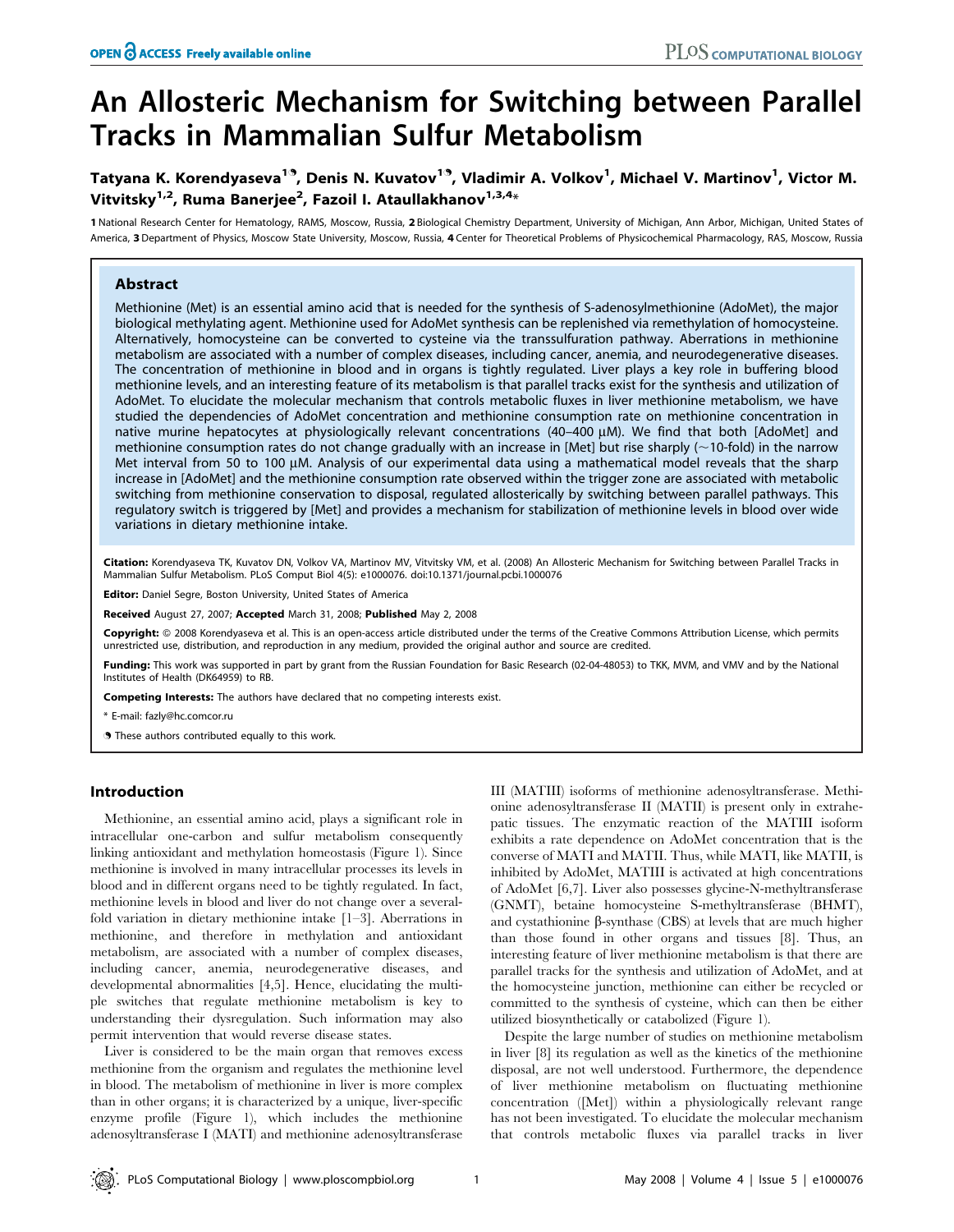#### Author Summary

Methionine is an essential amino acid that is highly toxic at elevated levels, and the liver is primarily responsible for buffering its concentration in circulation. Intracellularly, methionine is needed for the synthesis of S-adenosylmethionine (AdoMet), the major biological methylating agent. Methionine used for AdoMet synthesis can be replenished via remethylation of homocysteine. Alternatively, homocysteine can be converted to cysteine via the transsulfuration pathway. A specific feature of liver methionine metabolism is the existence of twin pathways for AdoMet synthesis and degradation. In this study, we analyzed the dependence of methionine metabolism on methionine concentration in liver cells using a combined experimental and theoretical approach. We find a sharp transition in rat hepatocyte metabolism from methionine conservation to a disposal mode with an increase in methionine concentration above its physiological range. Mathematical modeling reveals that this transition is afforded by an allosteric mechanism for switching between parallel metabolic pathways. This study demonstrates a novel mechanism of trigger behavior in biological systems by which the substrate for the metabolic network switches metabolic flux between parallel tracks for sustaining two different metabolic modes.

methionine metabolism, we had developed a simple mathematical model [9], which revealed the possibility of a threshold dependence of liver methionine metabolism on [Met]. This simple qualitative model predicted the existence of two modes in liver methionine metabolism characterized by low metabolic rates and metabolite levels at methionine concentrations equal to or below its normal physiological value and by high metabolic rates and metabolite concentrations at methionine concentrations above its physiological value. The model predicted that under a specific set of conditions, methionine metabolism switches sharply from one mode to another when [Met] slightly exceeds its physiological value. The switch from the ''low'' to ''high'' mode is associated with a sharp increase in steady-state AdoMet concentrations. It was presumed that this metabolic switch enables conservation at low methionine levels and disposal at high methionine levels, and is associated with a redistribution of metabolic flux between remethylation and transsulfuration. However, a detailed analysis of the metabolic switch could not be undertaken with the simple model because it did not include descriptions of remethylation and transsulfuration fluxes in an explicit form. Moreover, the simple model had significant limitations such as the loss of stability at methionine concentrations exceeding the normal physiological value by  $\sim$ 10% and unrealistically slow kinetics for transitional processes [9], raising questions about its utility for experimental verification at the high end of physiologically relevant methionine concentrations and on a real time scale.

In this study, we have analyzed the experimental dependencies of [AdoMet] and methionine consumption rate on [Met] in native murine hepatocytes within a physiologically relevant concentration range (40 to 400  $\mu$ M). We have found that both [AdoMet] and methionine consumption rate do not respond gradually with increasing [Met] but rise sharply, increasing  $\sim$ 10fold within the narrow [Met] concentration interval from 50 to  $100 \mu M$  in accordance with the predictions of our preliminary mathematical modeling of this pathway [9]. We used our experimental results for construction and quantitative verification



Figure 1. Scheme for liver methionine metabolism. The solid arrows show enzymatic reactions. Dashed arrows indicate the allosteric regulatory influence of metabolites to enzymes. Red and blue colors indicate activation and inhibition respectively. Besides its role in protein synthesis, methionine is a substrate for the synthesis of S-adenosylmethionine (AdoMet), which is a ubiquitous methyl donor for numerous methyltransferases and is a precursor for polyamine synthesis. A product of the methyltransferase reactions is S-adenosylhomocysteine (AdoHcy), which in turn, is cleaved to adenosine and homocysteine in a reaction catalyzed by S-adenosylhomocysteinase (AHC). Homocysteine can be remethylated to methionine using the methyl group of methyl tetrahydrofolate (MTHF), or betaine, in reactions catalyzed by methionine synthase (MS) and betaine homocysteine methyltransferase (BHMT), respectively. In many tissues, homocysteine is also metabolized via the transsulfuration pathway to generate cysteine, the limiting substrate for synthesis of glutathione (GSH), a major intracellular antioxidant. Enzyme abbreviations: AHC: adenosylhomocysteinase; BHMT: betaine homocysteine S-methyltransferase; CBS: cystathionine b-synthase; GNMT: glycine-N-methyltransferase; MATI, III: methionine adenosyltransferase I, III; MS: methionine synthase; MTHFR: methylenetetrahydrofolate reductase. Metabolite abbreviations: AdoHcy: S-adenosylhomocysteine; AdoMet: S-adenosylmethionine; Hcy: homocysteine; MGA: methyl group acceptor; MTHF: 5-methyltetrahydrofolate; GSH: glutathione.

doi:10.1371/journal.pcbi.1000076.g001

of the extended mathematical model of liver methionine metabolism, which included a detailed description of the kinetics of all the relevant enzymes, a simplified description of folate metabolism and a new rate equation for the MATIII reaction. The new rate equation for the MATIII reaction was developed to describe the experimental data at methionine concentrations above its normal physiological value. Analysis of the model reveals that the sharp increase in [AdoMet] and methionine consumption rate observed in hepatocytes at increasing [Met] are associated with a sharp transition in methionine metabolism from a conservation to a disposal mode (i.e. from remethylation to transsulfuration). The transition is controlled by allosteric regulation of enzymes that results in switching metabolic flux between parallel pathways for AdoMet synthesis and utilization. This metabolic switch is triggered by methionine and provides a mechanism for stabilization of methionine levels in blood over wide variations in dietary methionine intake.

Our study reveals an excellent correspondence between the experimental and predicted behavior of liver cells in response to variations in [Met] and demonstrates the existence of a novel allosteric mechanism for switching metabolic fluxes between parallel pathways.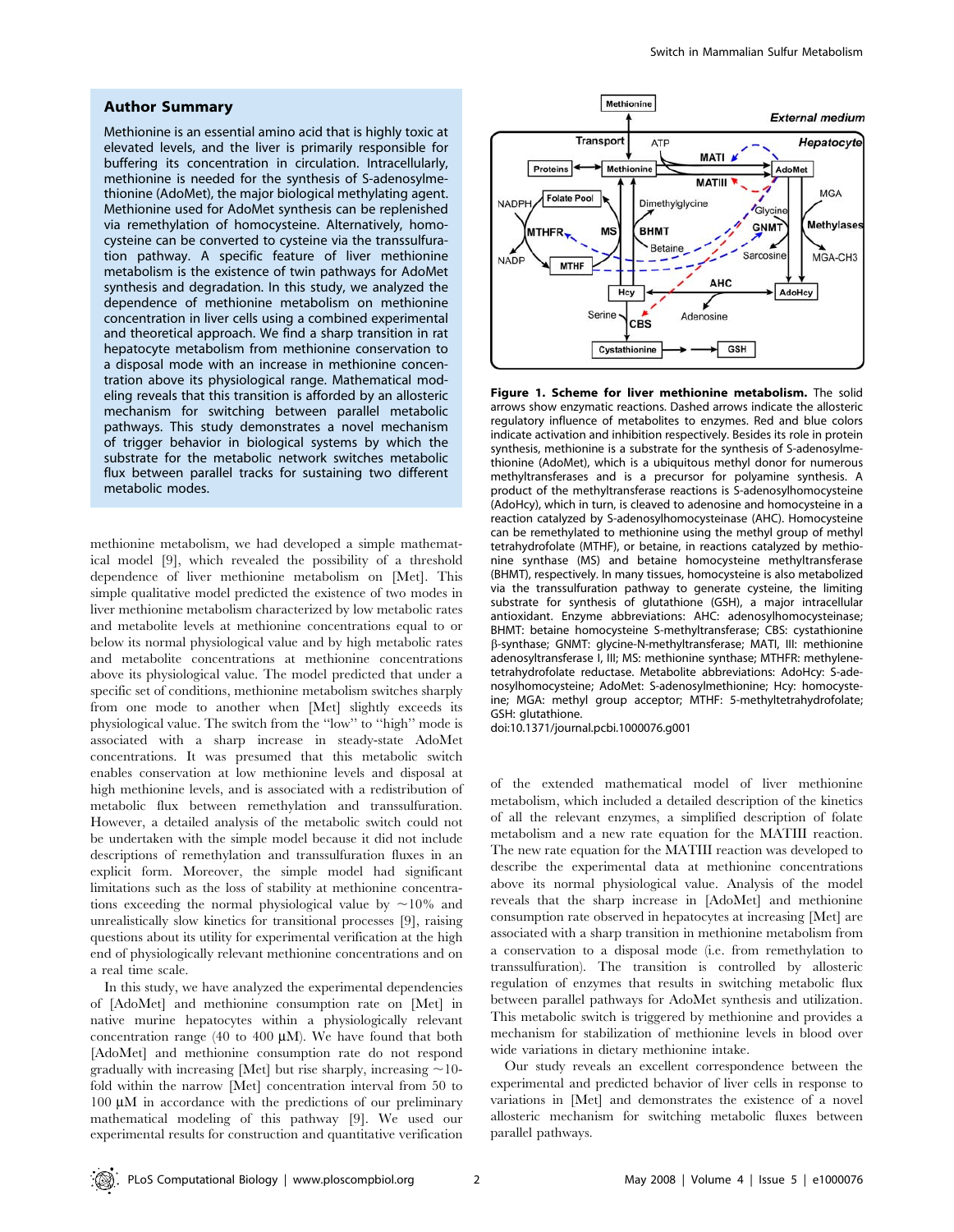#### Results

## Effect of Initial Concentration of Methionine on the Intracellular Concentrations of AdoMet, AdoHcy, and Methionine Consumption Rate in Murine Hepatocytes

In a suspension of murine hepatocytes incubated with  $40 \mu M$ methionine, the intracellular concentration of AdoMet was quite stable over 3 h. The average value of [AdoMet] obtained under these conditions in 24 independent experiments was  $79\pm37$  µmol/l cells (mean $\pm$ SD). At higher methionine concentrations, the intracellular [AdoMet] increased within 20–30 min and then reached a plateau within  $\sim$ 1 h, representing a new steady-state level, which did not change further during the following 1–2 h (Figure 2A). As the initial [Met] in the suspension was increased, the steady-state AdoMet level increased monotonically. However, the major increase in [AdoMet] was observed at an initial [Met] above 200  $\mu$ M. When the initial [Met] was 200– 240  $\mu$ M or 400  $\mu$ M, the intracellular AdoMet level reached values of  $590 \pm 180$  (n = 9) and  $930 \pm 350$  µmol/l cells (n = 12) respectively, exceeding the concentration obtained at 40  $\mu$ M methionine by 11- to 15-fold, on average.

Under control conditions, i.e., at 40  $\mu$ M methionine, the average intracellular concentration of S-adenosylhomocysteine (AdoHcy), obtained in 7 independent experiments was  $7.1 \pm 7.0$  µmol/l cells. The concentration of AdoHcy also increased with the increase in initial [Met] in the cell suspension, reaching a value of  $76\pm21 \text{ \mu}$  mol/l cells at an initial [Met] of 400  $\mu$ M. This exceeded the concentration obtained at 40  $\mu$ M methionine, on average, by 10-fold (not shown).

The concentration of methionine in the incubation medium decreased with time, due to methionine consumption by hepatocytes (Figure 2B). The dependence of [Met] on time was approximated by linear kinetics, and the slope of the corresponding line normalized to cell volume was taken as the rate of methionine consumption by hepatocytes. The rate of methionine consumption increased with an increase in the initial [Met]. At 40 mM methionine, the average rate of methionine consumption, obtained in 15 independent experiments, was  $0.86 \pm 0.40$  mmol/ h<sup>-1</sup> cells. The rate of methionine consumption by hepatocytes increased to  $6.0\pm2.4$  mmol/h·l cells at an initial [Met] of 400  $\mu$ M



Figure 2. Kinetics of [AdoMet] and [Met] in a suspension of murine hepatocytes incubated at different initial [Met]. (A,B) Data from a representative experiment obtained at a cell density of 1.10<sup>6</sup> cells/ml and initial [Met] of  $\Box$ -40,  $\triangle$ -120,  $\bigcirc$ -240, and  $\nabla$ -400 µmol/l respectively. (C,D) Model simulation, calculated using a complete system of equations (Text S1 and Equation S1) at  $w_{\text{med}}$ <br> $w_{\text{hep}}$  = 99 (1% cell suspension) and V<sup>influx</sup> = 0. Initially, all model variables except [Met] were set to the normal physiological steady-state values (Table S3), and calculations were started at different initial [Met] values as indicated above each line.

doi:10.1371/journal.pcbi.1000076.g002

(n = 12), exceeding its value at 40  $\mu$ M methionine by 8.1 $\pm$ 3.6fold. Our mathematical model, which is described in the Methods section and in Supporting Text S1 and S2, provides a satisfactory description of the [AdoMet] and [Met] kinetics observed experimentally in hepatocytes in response to changes in [Met] (Figure 2C, D).

## Dependence of Steady-State AdoMet and AdoHcy Concentrations in Murine Hepatocytes on Methionine Concentration

To assess the experimental dependence of steady-state AdoMet concentration on methionine, we plotted the average intracellular [AdoMet] measured between 60 and 160 min of incubation versus the average [Met] measured during the same time interval. The AdoMet concentration obtained in each experiment was normalized to the maximum AdoMet levels obtained at an initial [Met] of  $400 \mu M$  with the same batch of cells. Data from 12 independent experiments are presented in Figure 3A. As can be seen, a distinctive feature of the dependence of [AdoMet] on [Met] in mouse hepatocytes is the sharp increase in [AdoMet] within a narrow range of [Met] between 50 and 100  $\mu$ M. Below and above this trigger zone, the steady-state [AdoMet] increases only slightly with an increase in [Met]. The relatively low slope of the experimentally observed dependence of [AdoMet] on [Met] at low methionine concentrations (Figure 3A, inset) is incompatible with a simple hyperbolic dependence.

The quantitative mathematical model developed in the present work exhibits a sharp increase in [AdoMet] within a narrow concentration range of methionine above its physiological level (Figure 3A), in good agreement with the experimental results. We have similarly examined the dependence of steady-state AdoHcy concentration on methionine (Figure 4). This dependence is similar to the dependence of [AdoMet] on [Met] (Figure 3A) and is well described by the model (Figure 4).

## Dependence of the Methionine Consumption Rate on Methionine Concentration in Murine Hepatocytes

The experimentally derived rate for methionine consumption in hepatocytes was plotted versus the average [Met] measured between 60 and 160 min, as described above for AdoMet (Figure 3B). The values obtained for the methionine consumption rate in each experiment were normalized to the rate obtained with the same batch of cells at an initial [Met] of 400 µM. As seen for the behavior of the intracellular AdoMet concentration, the methionine consumption rate increased several-fold in a relatively narrow concentration interval of methionine and then did not change so significantly. The experimental data are in good agreement with the prediction of the mathematical model (Figure 3B). The relatively low slope at low [Met] is inconsistent with the methionine consumption rate being a simple hyperbolic function of [Met] (Figure 3B, *inset*).

#### Metabolic Switch Between Transmethylation and Transsulfuration (Methionine Conservation and Disposal)

The extended model supports analysis of specific reaction rates and metabolites in the sharp transition between low and high [AdoMet] and methionine consumption rate within a narrow [Met] range. The model reveals that at physiological [Met]  $(\sim 50 \mu M)$ , almost all the AdoMet is produced by the MATI isoform and consumed by cellular methylases, thereby meeting the demands for methylation reactions (Figure 5A). Under these conditions, the futile metabolic flux through GNMT is very low because [AdoMet] is low and high levels of 5-methyltetrahydro-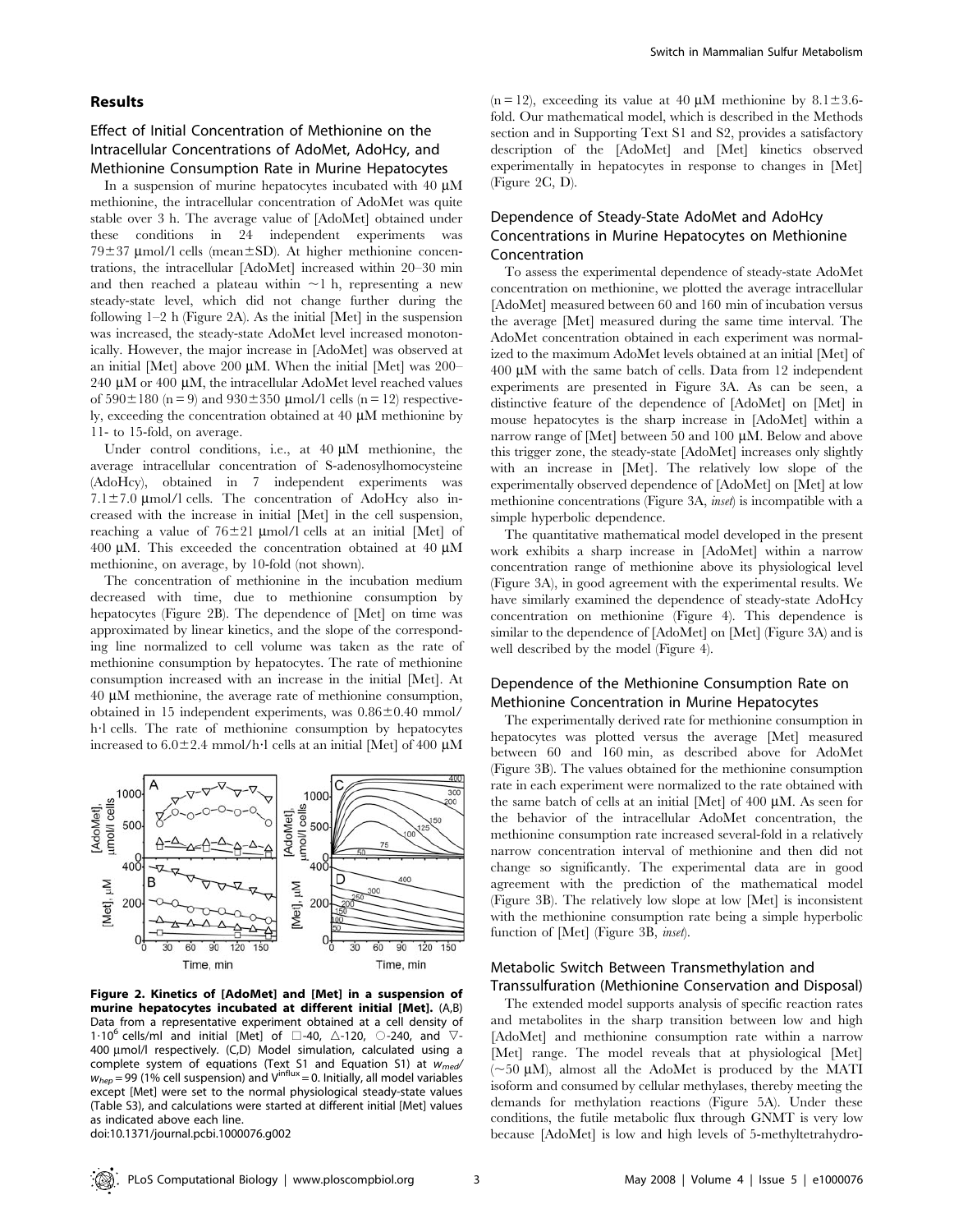

Figure 3. The methionine concentration dependence of steadystate values of (A) [AdoMet] and (B) the rate of methionine consumption in mouse hepatocytes. Symbols indicate experimental data obtained in 12 independent experiments, with each symbol representing a single experiment. Solid lines show the results of mathematical modeling calculated using the parameter values indicated in Tables S1 and S2. Each experimental data point for [AdoMet] shows the mean $\pm$ SD of samples collected at least in triplicate in the steady-state phase of AdoMet kinetics. Each experimental data point for methionine consumption rate shows the result of a linear fit (mean $\pm$ SD) of methionine kinetics, obtained with samples collected between 20 and 160 min of cell incubation. Horizontal error bars show the methionine concentration intervals corresponding to the steadystate AdoMet concentrations. In each experiment, values for [AdoMet] and methionine consumption rate were normalized to values obtained at an initial methionine concentration of 400 µM. The theoretical curves were normalized to values obtained at 400  $\mu$ M methionine. Insets in both (A) and (B) show the experimental (symbols) and simulated (line) data in greater detail at low [Met]. Error bars were removed for clarity. doi:10.1371/journal.pcbi.1000076.g003

folate (MTHF) inhibit GNMT (Figure 1, Figure 5C). Note that the steady-state rate of AdoMet production  $(V^{MATT} + V^{MATH})$  (for complete definition of terms, see Methods) is not equal to the net rate of methionine consumption  $(V^{MA}T + V^{MA} - V^{MA})$ rate of methionine consumption  $TIII - V^{MS} - V^{BHMT}$ ) because a significant amount of AdoMet is produced due to recirculation of metabolites via methionine synthase (MS) and betaine homocysteine S-methyltransferase (BHMT) (Figure 5). A small increase in [Met] above its normal value leads to a moderate increase in [AdoMet]. Due to the opposing influence of AdoMet on MATI and MATIII isoforms (Figure 1), the rate of MATI decreases, while the rate of MATIII increases and the total rate of AdoMet production increases slightly. At a threshold value for methionine ( $\sim$ 70  $\mu$ M in the model) the rate of the MATIII reaction exceeds the rate of the MATI reaction and the rate of AdoMet production exceeds the total activity of cellular methylases. This leads to a rapid and auto-



Figure 4. The dependence of steady-state AdoHcy concentration on methionine in mouse hepatocytes. Symbols indicate experimental data obtained in 7 independent experiments. Data obtained in the same experiment are shown by the same symbols used in Figures 3 and 4. The solid line shows the result of mathematical modeling calculated using the parameter values indicated in Tables S1 and S2. Each experimental data point for [AdoHcy] is represented as the mean $\pm$ SD of at least 3 samples. Horizontal error bars show methionine concentration intervals corresponding to the steady-state AdoMet concentrations. In each experiment, values for [AdoHcy] were normalized to value obtained at an initial methionine concentration of 400 µM. Similarly, theoretical data were normalized to the value obtained at 400  $\mu$ M methionine. doi:10.1371/journal.pcbi.1000076.g004

accelerated accumulation of AdoMet and an increase in the rate of the MATIII reaction due to positive feedback regulation of MATIII by AdoMet, which cannot be compensated by a further decrease in the MATI reaction rate. Also, increased AdoMet levels inhibit methylenetetrahydrofolate reductase (MTHFR) that leads to a significant decrease in [MTHF]. Consequently, GNMT is strongly activated due to its sigmoidal dependence on [AdoMet] and decreased inhibition by MTHF under these conditions (Figure 1, Figure 5). The sharp activation of GNMT results in consumption of excess AdoMet produced by activated MATIII providing a new steady state of methionine metabolism characterized by high [AdoMet] and a high metabolic rate. This regulation provides the metabolic switch in methionine metabolism from the ''low'' to the ''high'' metabolic mode. Thus, above the threshold concentration for methionine, the rate of AdoMet synthesis increases several-fold, due mainly to the activity of MATIII. The contribution of MATI to total AdoMet synthesis decreases to <10% and excess AdoMet is metabolized via GNMT. Below the threshold [Met], a large fraction of the methionine used in AdoMet synthesis is regenerated via transmethylation reactions catalyzed by MS and BHMT, and the net rate of methionine consumption is low (Figure 5, Figure 3B, theoretical curve). Above the threshold, the net rate of methionine consumption increases dramatically (Figure 3B, theoretical curve), and methionine is primarily catabolized via the transsulfuration pathway (Figure 5B). The increased AdoMet concentration inhibits MTHFR that leads to a sharp decrease in the MS substrate, MTHF. This in turn, leads to a decrease in the MS reaction rate despite the increased level of the other substrate, homocysteine (Hcy). Meanwhile, the committing enzyme in the transsulfuration pathway, CBS, is activated due to an increase in the concentration of its substrate, homocysteine and its allosteric activator, AdoMet. These results are in good agreement with the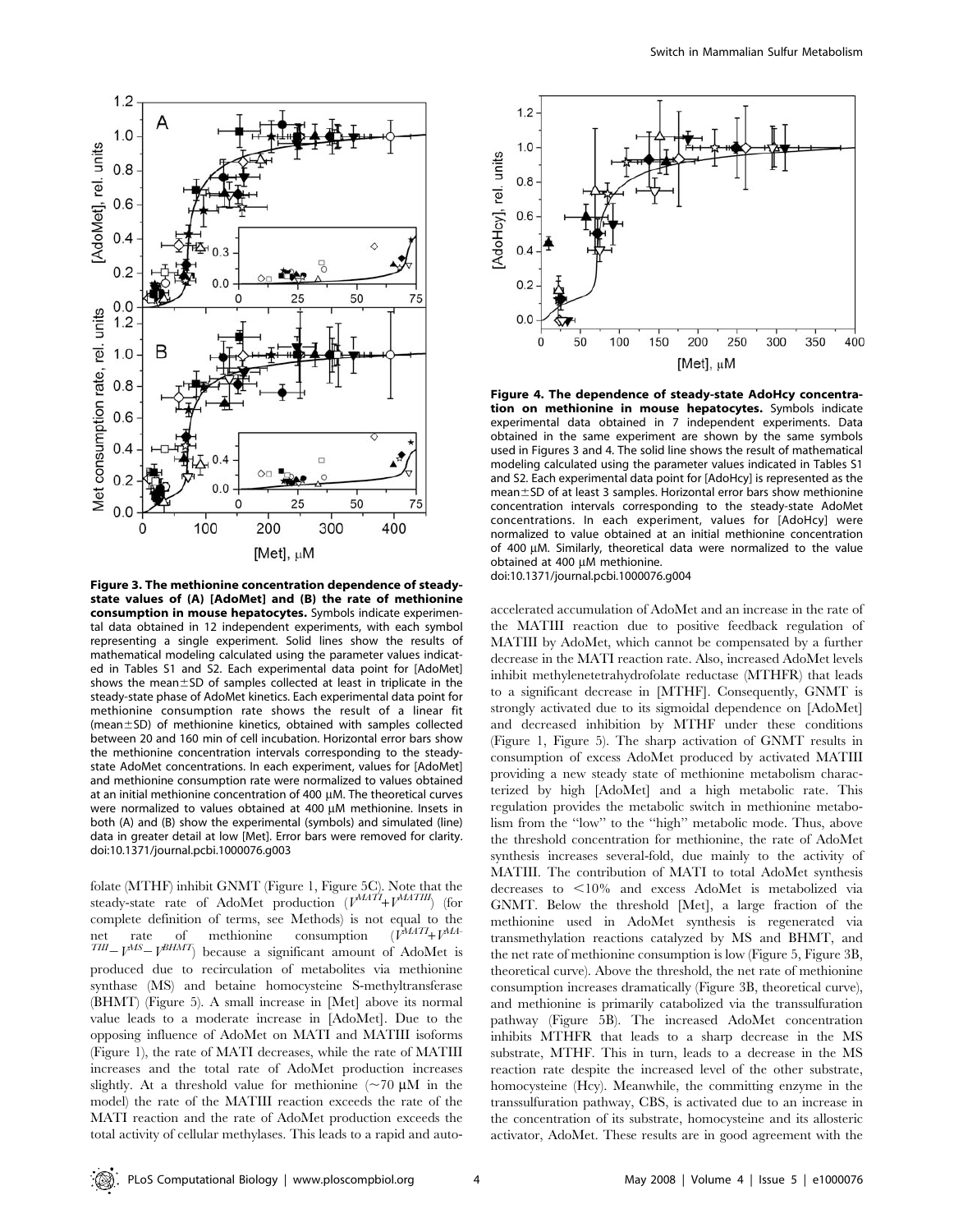

Figure 5. The dependence of (A, B) steady-state reaction rates and (C) metabolite concentrations in methionine metabolism on [Met] as calculated by the model. The enzyme and metabolite abbreviations are denoted by the curves corresponding to their behavior. All parameter values used for the calculations are given in Tables S1 and S2.

doi:10.1371/journal.pcbi.1000076.g005

published experimental data demonstrating the decrease in the fraction of methionine produced via remethylation and activation of methionine catabolism via the transsulfuration pathway at high [Met] in liver or hepatocytes [2,10,11].

#### Mechanism of Stabilization of Methionine Concentration

The metabolic switch between methionine conservation and disposal buffers methionine levels in liver and provides a mechanism for stabilizing liver and blood methionine concentrations over a wide range of dietary methionine intake. Indeed, rapid normalization of blood and liver methionine is observed after food consumption [12] or methionine injection [1,13]. Blood and liver methionine levels do not vary significantly over a several-fold range in dietary methionine intake [1–3]. To demonstrate methionine stabilization in the extended model, we analyzed the dependence of steady-state methionine metabolism on the rate of methionine influx. Figure 6A shows the computed dependence of the steady-state [Met] on the normalized rate of methionine influx into hepatocytes. As one can see, [Met] is stabilized over a  $\sim$ 6-fold increase in the rate of methionine influx. The rate of the CBS reaction increases proportionally with the increase in the rate of methionine influx while the rate of transmethylation, contributed collectively by MS and BHMT, does not change significantly decreasing only at very high values of methionine influx (Figure 6B). This indicates that stabilization of [Met] is provided via catabolism by adjusting the flux through the transsulfuration pathway.



Figure 6. The influence of different methionine influx rates on the steady-state values of (A) [Met] and (B) CBS, MS, and BHMT reaction rates calculated by the model. The influx was normalized to a value of 0.76 mmol/h·l cells, which provides normal physiological steady-state [Met] value of 50 µM (indicated by the circle) in the model. All parameter values used for the calculations are given in Tables S1 and S2.

doi:10.1371/journal.pcbi.1000076.g006

#### Discussion

The methionine metabolic pathway represents a useful paradigm for studying gene-nutrient interactions since it is richly dependent on the input of dietary factors (viz. amino acids and Bvitamins). Moreover, several genetic polymorphisms have been described in the pathway's enzymes that are correlated with risk for various complex diseases [14–17]. An integrated understanding of the regulation of methionine metabolism is important because of its critical role in modulating the two major homeostatic systems governing methylation and antioxidant metabolism, which are often dysregulated in complex diseases. Attaining this understanding is, however, a challenge because methionine metabolism is complex; the pathway has branches and cycles in addition to parallel fluxes at several steps of intermediate transformation. Further, regulation of the pathway enzymes by intermediates increases the complexity of the system. Mathematical modeling is a powerful tool for studying the mechanisms of regulation in complex metabolic systems and for analyzing the behavior of a system under different natural and experimentally induced conditions. Previously, simple mathematical models of liver methionine metabolism have been developed and used to analyze and predict the response of the system to changes in [Met] and other variables [9,18,19].

The most striking prediction of our previously published simple mathematical model describing methionine metabolism is that a substrate (methionine) can induce the sharp transition between two modes in liver methionine metabolism characterized by low metabolic rates and metabolite levels at methionine concentrations equal to or below its normal physiological value and by high metabolic rates and metabolite concentrations at methionine concentrations above its physiological value [9]. The model predicted that this transition is triggered within a narrow methionine concentration range. In addition to the limitations of the simple model discussed in the introduction, we could not verify or adjust the model parameters to obtain a quantitative description of methionine metabolism because of the scant information available on the dependence of metabolic fluxes on [Met] in liver or in hepatocytes. Even the rate of methionine consumption under normal physiological conditions was unknown.

To address these gaps, we experimentally determined the responsiveness of methionine metabolism in murine hepatocytes to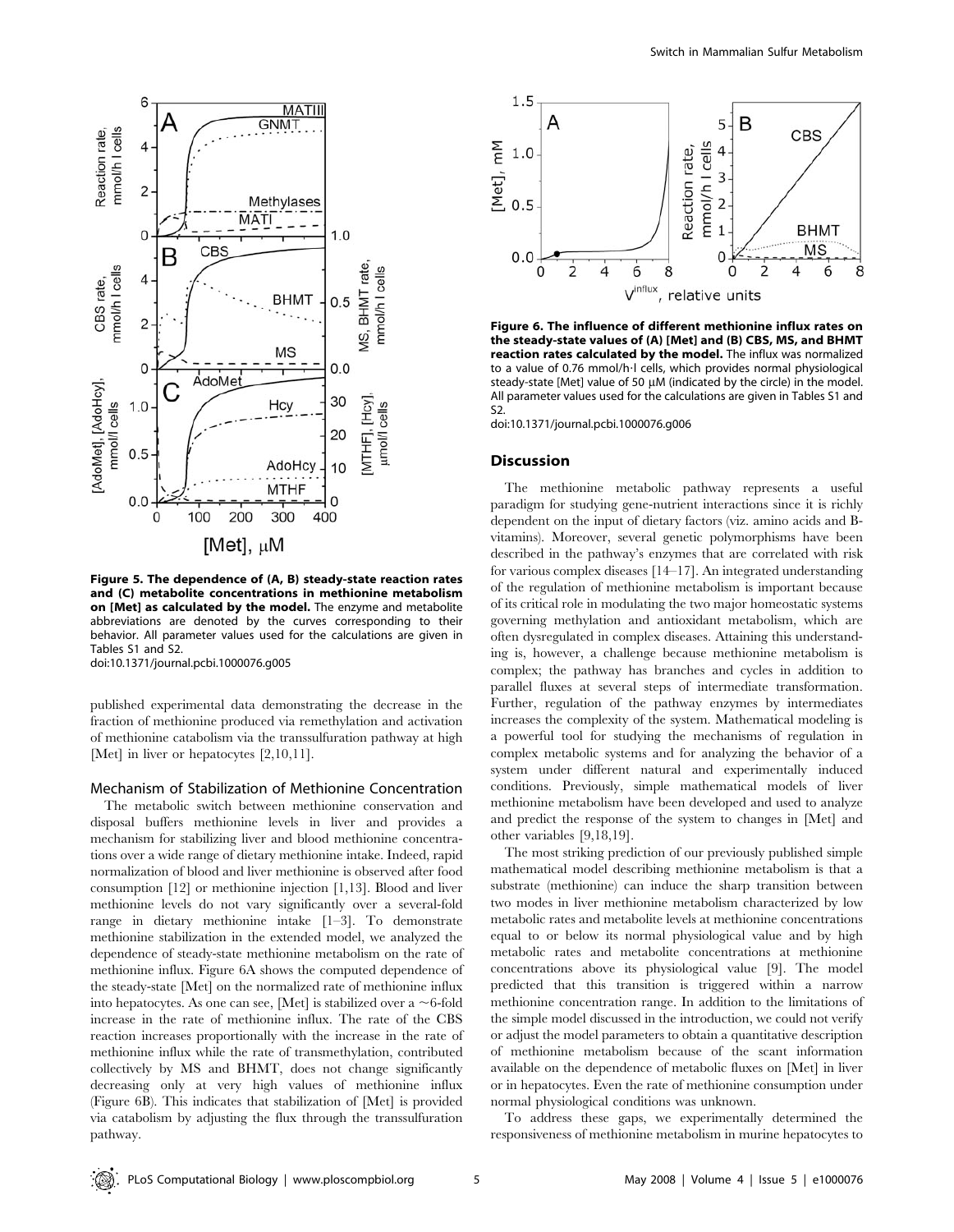

Figure 7. Scheme showing switching between parallel metabolic tracks triggered by the concentration of methionine. The width of the solid arrows is qualitatively proportional to the metabolic flux through each step. MT refers to functional methylases (methyltransferases). The dashed arrows indicate the influence of substrate and allosteric regulation, which determine flux in the ''low'' and ''high'' metabolic modes. The red and blue colors indicate activation and inhibition, respectively. doi:10.1371/journal.pcbi.1000076.g007

varying concentrations of methionine. Our study revealed a sharp dependence of [AdoMet] and the rate of methionine consumption in hepatocytes on [Met] within a narrow range of extracellular [Met] that lies just above the physiological concentration of circulating methionine ( $\sim$ 50  $\mu$ M). These data supported the development of an extended quantitative model of liver methionine metabolism, which also includes rate equations for MS, BHMT and CBS, and a simplified treatment of folate metabolism. Importantly, without the link between methionine and folate metabolism the extended model failed to provide a realistic description of the GNMT reaction rate, confirming the experimentally established regulation of GNMT by the folate derivative, MTHF. Enzymatic reaction rates were described using mechanism-based equations and the kinetics parameters were adjusted from ranges reported in the literature and our own experimental data. In addition, a new equation had to be developed to describe the MATIII reaction, including both activation and inhibition of the enzyme at high [AdoMet], in order to describe the experimental data at [Met] above its normal physiological value. A significant attribute of the extended model is that it provides a good quantitative description of our experimental results, including steady-state values and transitional processes over a wide range of [Met].

The extended model was used to analyze two types of experiments. To assess the response of hepatocytes ex vivo, to the parameter, i.e., varying [Met], the behavior of pathway metabolites and reaction rates were analyzed. To describe in vivo conditions, [Met] was considered as a model variable and the rate of methionine intake was considered as an independent parameter. A good agreement was observed between the simulated and observed ex vivo experimental data. Our experimental results demonstrate that a sharp increase in [AdoMet] in hepatocytes is accompanied by a several-fold increase in the methionine consumption rate (Figure 3). This behavior is reversible and liver metabolism switches back to a conservation mode when the [Met] decreases below the threshold level. Our analysis of the in vivo response to varying intake of methionine reveals that the metabolic switch between methionine conservation and disposal provides a mechanism for stabilizing liver and blood methionine concentrations over a wide range of dietary methionine intake. This mechanism is associated with the regulation of the CBS reaction rate (Figure 6) in addition to regulation by MATI/III and GNMT. Homeostasis requires that the steady-state transsulfuration flux must be equal to or less than the net rate of methionine

consumption. The normal rate of methionine consumption observed in murine hepatocytes, was  $\sim$ 1 mmol/h·l cells, which represents  $\sim$ 1.3% of murine liver CBS activity under maximal velocity conditions [20]. In the model, under physiological conditions, the rate of the CBS reaction is  $\sim 0.6\%$  of CBS activity (Figure 5B and Table S1). Thus, our experimental and theoretical data reveal that under normal physiological conditions, liver CBS works at a very small fraction of its maximal capacity, and that it can be activated several fold at high [Met] to increase the volume of sulfur flowing through the transsulfuration pathway.

Thus, liver methionine metabolism exhibits trigger behavior that results from allosterically regulated switching between two sets of enzymes that catalyze parallel metabolic fluxes. In the methionine conservation mode, the metabolic flux is determined by one set of enzymes, which includes MATI and functional methylases, while in the methionine disposal mode, the metabolic flux is determined by a second set of enzymes that includes MATIII and GNMT (Figure 7). To our knowledge, such a mechanism of trigger behavior that causes metabolic flux to switch between parallel pathways has not been reported previously in other metabolic systems.

A sharp transition from one steady state to another in the background of a monotonic change in one parameter (or stimulus) is observed in many biological processes including ontogenesis, cell cycle and signal transduction. An ideal mechanism for trigger behavior is provided in a system that exhibits bistability, i.e., when an area of instability separates two stable steady states. In this case, the system can jump from one steady-state to the other, and stable intermediate states do not exist in the pathway. There are a number of theoretical and experimental reports of bistability in different biological processes [21–25]. In fact, within a fairly wide range of parameters, both the simple and extended models predict the existence of bistability in the system, leading to the trigger behavior in metabolite concentrations and metabolic fluxes, including [AdoMet] that jumps from its physiological concentration to significantly higher levels when the [Met] crosses a threshold value. This bistability results in a hypersensitivity of methionine metabolism to changes in methionine levels within a narrow concentration interval. The theoretical mechanism of bistability, which can be realized in liver methionine metabolism, is described in Text S3 and Figures S3, S4, and S5.

However, bistability is not absolutely essential for effective regulation of liver methionine metabolism. Our model shows that even sharp monotonic dependence of methionine metabolism on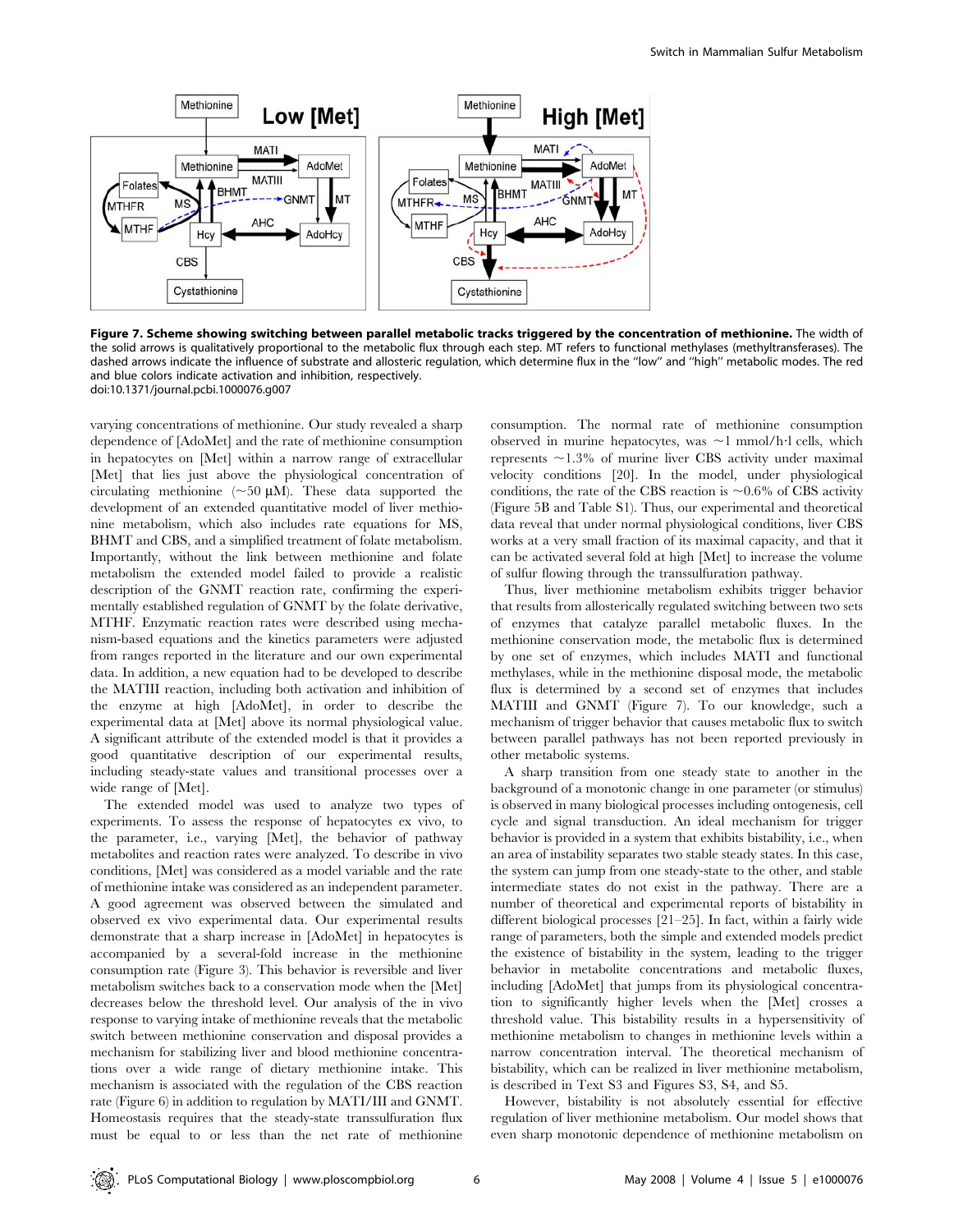methionine in a narrow range of [Met] produces metabolic switching between methionine conservation and disposal modes, providing a mechanism for effective stabilization of methionine levels. The results demonstrate that both [AdoMet] and the rate of methionine consumption in hepatocytes increase slowly with an increase in methionine level at low [Met]  $(0-50 \mu M)$  and then increase sharply in a narrow concentration range of  $50-100 \mu M$ (Figure 3) in accordance with model predictions. While the experimental data cannot distinguish between a jump versus a monotonic increase in [AdoMet] and the rate of methionine consumption with an increase in [Met] they are not well described by a simple hyperbolic behavior (Figure 8). Formal approximations of the initial part of our experimental points at [Met] from 0 to 100  $\mu$ M with the simple power function: Y = A+B\*X<sup>n</sup>, provide the best fit at  $n = 2.30$  for AdoMet and at  $n = 1.43$  for methionine consumption rate. This is consistent with a sharp, non hyperbolic increase in [AdoMet] and methionine consumption rate in a narrow interval of [Met], confirming our model predictions. Similar power function approximation of regular Michaelis-Menten hyperbola  $Y = X/(100+X)$  gives n = 0.64.

The sharp change in methionine metabolism observed in hepatocytes at increasing methionine concentration is in striking contrast to the relatively weak dependence we have previously observed in hepatoma cells [18]. A notable difference between primary versus transformed hepatocytes is that the latter express the MATII isoenzyme instead of MATI/MATIII; they also lack



Figure 8. Comparison between model-based and Michaelis-Menten hyperbolic ( $Y = X/(X+Km)$  fits to the experimental data. The data points and fits in black are the same as shown in Figure 3. The red curves show the hyperbolic best fit using values for  $Km$  of 163  $\mu$ M (A), and 96  $\mu$ M (B). The other curves show hyperbolic traces calculated at Km values of 400  $\mu$ M (blue), 50  $\mu$ M (green), and 10  $\mu$ M (orange). For each curve the value obtained at 400  $\mu$ M [Met] was taken as 1.0. doi:10.1371/journal.pcbi.1000076.g008

GNMT [26–28]. Thus, our theoretical and experimental results demonstrate that the presence of the MATI/MATIII and GNMT is crucial for normal regulation of liver methionine metabolism and for achieving a normal balance between methionine conservation and disposal, thereby buffering methionine levels.

We note that our mathematical model describing methionine metabolism is still relatively simple. For instance, it does not include factors that can potentially affect liver and blood methionine levels, such as the modulation of enzyme levels by dietary factors [8] and methionine turnover in organs other than liver. Nevertheless, the predictive power of the model in revealing an unexpected mode of substrate-triggered regulation is validated by the results reported in this study, affirming the utility of a combined theoretical and experimental approach for the study of metabolic regulation.

## Materials and Methods

#### Mathematical Model

Our mathematical model is a system of ordinary differential equations that describe the kinetics of extracellular and intracellular concentrations of methionine as well as intracellular concentrations of other intermediates of methionine metabolism (Figure 1).

$$
\frac{d[Met]}{dt} = (V^{influx} - V^{trans}w_{hep})/w_{med}
$$
\n
$$
\frac{d[Met]}{dt} = V^{trans} + V^{BHMT} + V^{MS} - V^{MATI} - V^{MATII} - V^{prot}
$$
\n
$$
\frac{d[AdoMet]}{dt} = V^{MATI} + V^{MATIII} - V^{Meth} - V^{GNMT}
$$
\n
$$
\frac{d[AdoHcy]}{dt} = V^{Meth} + V^{GNMT} - V^{AHC}
$$
\n
$$
\frac{d[Hcy]}{dt} = V^{AHC} - V^{CBS} - V^{BHMT} - V^{MS}
$$
\n(1)

Here  $[Met]_{ext}$  and  $[Met]$  are the extracellular and intracellular methionine concentrations,  $V^{mflux}$  is the rate of methionine influx into the system,  $V^{trans}$  is the rate of methionine transport into hepatocytes,  $w_{heb}$  and  $w_{med}$  are total volumes of hepatocytes and external medium, respectively,  $V^{prot}$  is the net rate of methionine consumption in protein turnover,  $V^{MATI}$ ,  $V^{MATII}$ ,  $V^{GNAT}$ ,  $V^{Meth}$ ,  $V^{HIC}$ ,  $V^{CBS}$ ,  $V^{MS}$ ,  $V^{BHMT}$  are the rates of reactions, catalyzed by MATI, MATIII, GNMT, functional methylases, adenosylhomocysteinase (AHC), CBS, MS, and BHMT respectively.

The reversible AHC-catalyzed reaction is assumed to be at equilibrium because the activity of AHC is much higher than the activity of other enzymes in the metabolic system (see Table S1). The rate of methionine consumption in protein turnover and the total rate of functional methylases are described by simplified equations. Equations for rates of other enzymatic reactions are based on known kinetics mechanisms for the respective enzymes. We developed a new equation for the MATIII reaction in order to describe the experimental data at [Met] above its normal physiological value. All equations for the enzymatic reaction rates are presented in Text S1. The development of the equation for MATIII is described in Text S2 and Figures S1 and S2.

We do not take into account AdoMet consumption for polyamine synthesis because its rate is about 1% of flux in methionine metabolism [29] in normal liver.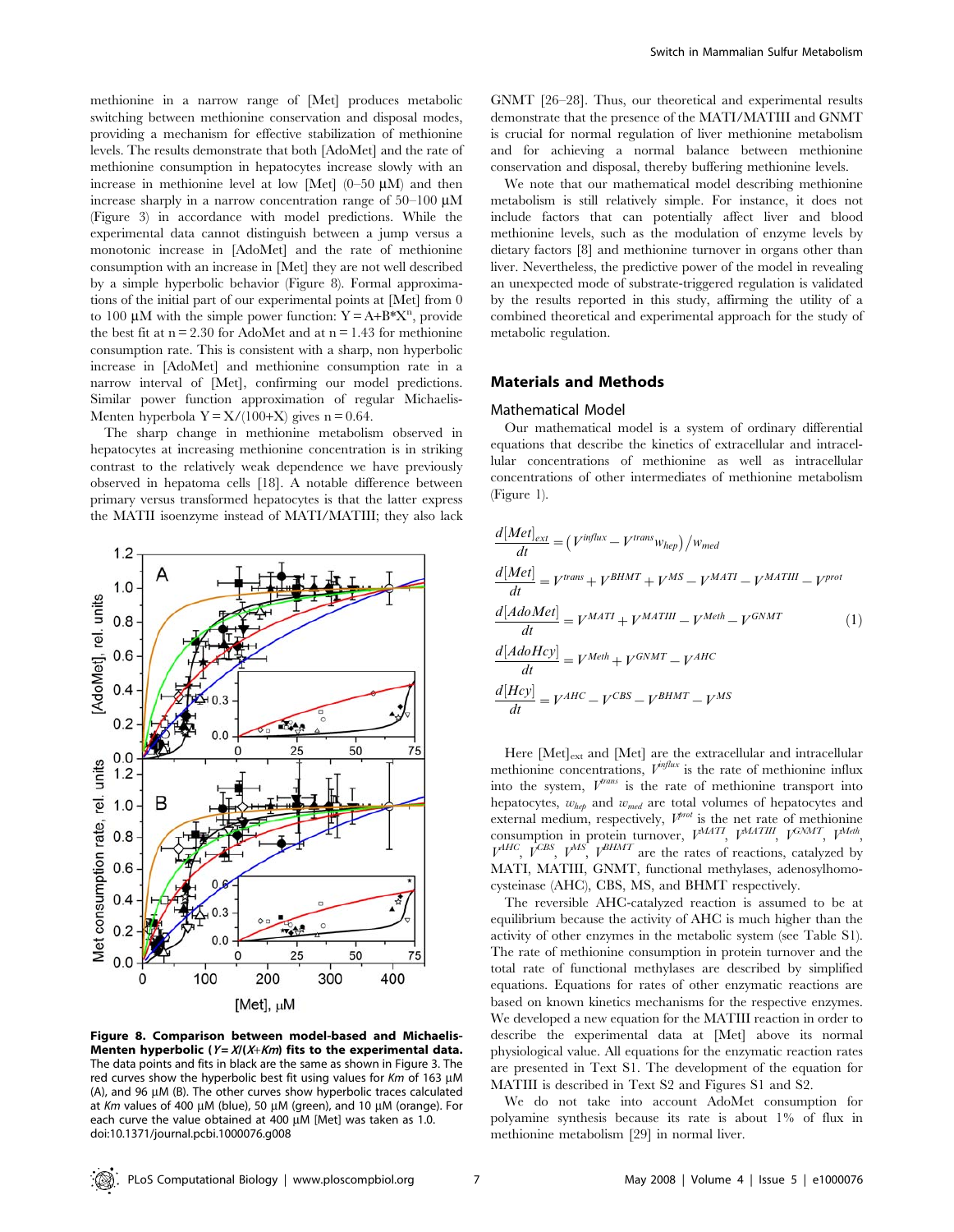The distribution of methionine between hepatocytes and incubation medium can be evaluated using the following published data [30–33]. It was shown using radioactive methionine distribution that methionine transport in hepatocytes is fast, passive, reversible and that the equilibrium between intracellular and extracellular methionine is established within a few minutes (Figures 3–5 in [33]). Moreover, these data demonstrate a linear fit between intracellular and extracellular methionine concentrations in the range from  $18 \mu M$  to  $10 \mu M$  (Figure 5 in [33]). In hepatocytes, methionine is transported via a Na<sup>+</sup>-dependent and a Na<sup>+</sup>-independent transporter, with the latter accounting for  $\sim 90\%$  of the transport at normal methionine concentrations, and the activity of transport is high enough to provide equilibration of extracellular and intracellular methionine within a few minutes (Table 2 in [32]), which confirms the data published in [33]. The kinetics of methionine transport in hepatocytes shows that at physiologically relevant concentration of methionine (100  $\mu$ M) and at 37<sup>o</sup>C the equilibrium is achieved in 1 min (Figure 3 in [30]). The distribution of methionine between hepatocytes and the medium can be estimated using the data presented in Figure 3 of  $[30]$  as follows: at 100  $\mu$ M [Met] in the medium, the equilibrium [Met] inside hepatocytes was 600 pmol/  $10<sup>6</sup>$  cells. Based on the size of hepatocytes (see below in Metabolite Analysis),  $10^6$  cells are estimated to have a total volume of 10  $\mu$ l. This yields an intracellular [Met] of 60  $\mu$ mol/l cells. Recalculating per volume of intracellular water, the intracellular [Met] is estimated to be  $\sim$ 80  $\mu$ M yielding a ratio between intra- and extra-cellular [Met] of 0.8. Similar calculations for the data presented in Figure 5 of [33] reveal that the amino acid remains equally distributed between the extracellular medium and inside cells at methionine concentrations ranging from  $18 \mu M$  to  $10 \mu M$ . It has also been shown *in vivo* that [Met] in blood plasma and in normal liver are fairly similar (Table 2 in [31]). Additionally, we note that preliminary experiments based on direct methionine measurements confirm fast and uniform distribution of methionine between hepatocytes and the incubation medium in concentration range from 40 to 400  $\mu$ M. So we assume that extracellular and intracellular methionine concentrations are equal.

To incorporate the kinetics of folate metabolites into the model, specifically 5,10-methylenetetrahydrofolate  $(5,10\text{-}CH_2\text{-}THF)$  and MTHF, which regulate MS, GNMT, and MTHFR activities, we take into account that most folate derivatives are interconnected via highly active and reversible enzymatic reactions [34,35]. This allows us to consider a general folate pool with equilibrium ratios between its components for all folates except dihydrofolate (DHF) and MTHF. The last two metabolites are produced from 5,10-  $CH_2$ -THF in irreversible reactions with low activity [36,37]. Because of the equilibrium between components of folate pool we assume that concentration of  $5,10\text{-CH}_2\text{-}THF$  always constitutes 20% of the total pool as seen under normal physiological conditions [38,39]. The total intracellular concentration of all folates is assumed to be constant, and DHF is not taken into account because we assume that its concentration is constant. Texts S1, S2, and S3 and Tables S1, S2, and S3 contain a detailed description of the model and its analysis.

#### Hepatocyte Preparation

The experimental protocol was approved by the Scientific Council of the National Research Center for Hematology (NRCH). Female CBF1 mice (20–22 g) were obtained from the laboratory animal nursery in Stolbovaya, Moscow region, Russia. They were housed in a vivarium at the NRCH and provided with food and water ad libitum. Hepatocytes were isolated under sodium thiopental narcosis (i.p. injection of 5 mg/mouse). Liver was perfused for 5–10 min through the vena porta with a solution

containing 115 mM NaCl, 5 mM KCl, 1 mM  $KH_2PO_4$ , 0.5 mM EGTA, 10 mM glucose, and 25 mM HEPES buffer, pH 7.5, saturated with 95%  $O_2$  and 5%  $CO_2$  at 37°C, followed by 7– 8 min perfusion with the same solution lacking EGTA and containing 2.5 mM CaCl<sub>2</sub> and 20–30  $\mu$ g/ml of a collagenaseprotease mixture (Liberase Blendzyme 3, Roche). The rate of perfusion was 7 ml/min. Then, the liver was dispersed at room temperature in the initial perfusing solution lacking EGTA. Hepatocytes were filtered through a  $50 \mu m$  nylon mesh, sedimented by centrifugation and washed 3 times in 45 ml dispersing solution supplemented with  $1 \text{ mM }$  CaCl<sub>2</sub>,  $1 \text{ mM}$  $MgCl<sub>2</sub>$ , 40 µM methionine and 2% BSA. Cell concentration and viability were determined using a hemocytometer after staining with 0.4% trypan blue. Cell preparations with viability  $\geq$ 85% were used in all experiments. Hepatocytes were resuspended in the washing solution to a concentration of  $1 \cdot 10^6$  viable cells/ml, then 5 ml suspension aliquots were placed in 50 ml Ehrlenmeyer flasks and agitated at the rate of 100 RPM under an atmosphere of humidified 95%  $O_2$  and 5%  $CO_2$  at 37°C. At the beginning of the incubation, methionine was added to flasks to a final concentration of  $40-400 \mu M$ . Cells prepared from one animal were incubated simultaneously in several flasks at different initial methionine concentrations for  $\sim$  3 h for a single experiment. Typically, the initial methionine concentrations were  $40 \mu M$ ,  $400 \mu M$ , and two intermediate values.

#### Metabolite Analysis

At the desired time intervals aliquots of cell suspension were collected from flasks and mixed with 0.2 volumes of 30% trichloroacetic acid. After centrifugation the supernatant was used for analysis of AdoMet, AdoHcy and methionine [18,30].

The concentration of AdoMet and AdoHcy were measured by HPLC using an 8  $\mu$ m Chromasil-100 C18 column, 250×4.6 mm, (Elsico, Russia) under isocratic conditions at a flow rate of 1 ml/ min with monitoring at 254 nm. The mobile phase contained 40 mM NaH2PO4, 6 mM heptanesulfonic acid sodium salt (Sigma), and 15% methanol, pH 4. AdoHcy and AdoMet eluted as single peaks with retention times of 7 and 13 min respectively. The concentrations of AdoMet and AdoHcy in the samples were determined using calibration curves generated for each compound and normalized to the cell count in the suspension (i.e., expressed as µmoles/l cells). Based on an estimated cell diameter of 25– 30 µm, the calculated value for the cell volume is  $1.10^{-11}$  l.

To measure methionine concentration, the supernatant obtained after protein precipitation was derivatized with 2,4 dinitrofluorobenzene [30] and analyzed by HPLC using a 5  $\mu$ m Diaspher-110 ODS column, 250×4 mm (BioChemMack, Russia) under isocratic conditions at a flow rate of 1 ml/min with monitoring at 355 nm. The mobile phase contained 45% acetonitrile in 1% acetic acid in water. The retention time of derivatized methionine was 12 min. The concentration of methionine in the samples was determined using a calibration curve and expressed as  $\mu$ moles/l of suspension. The change in methionine concentration, due to intracellular metabolism in cell suspension over time was approximated by linear kinetics. The slope of the corresponding line and its deviation were determined using the Microcal Origin 6.0 software (Microcal Software, Inc.). To determine the rate of methionine consumption in hepatocytes, the slope was normalized to the total cell volume in suspension as described above.

As it was mentioned above, methionine transport in hepatocytes is passive, reversible and very fast over a wide range of [Met] (from  $18 \mu M$  to  $10 \text{ mM}$ ) and equilibrium between extracellular and intracellular methionine concentrations can be established within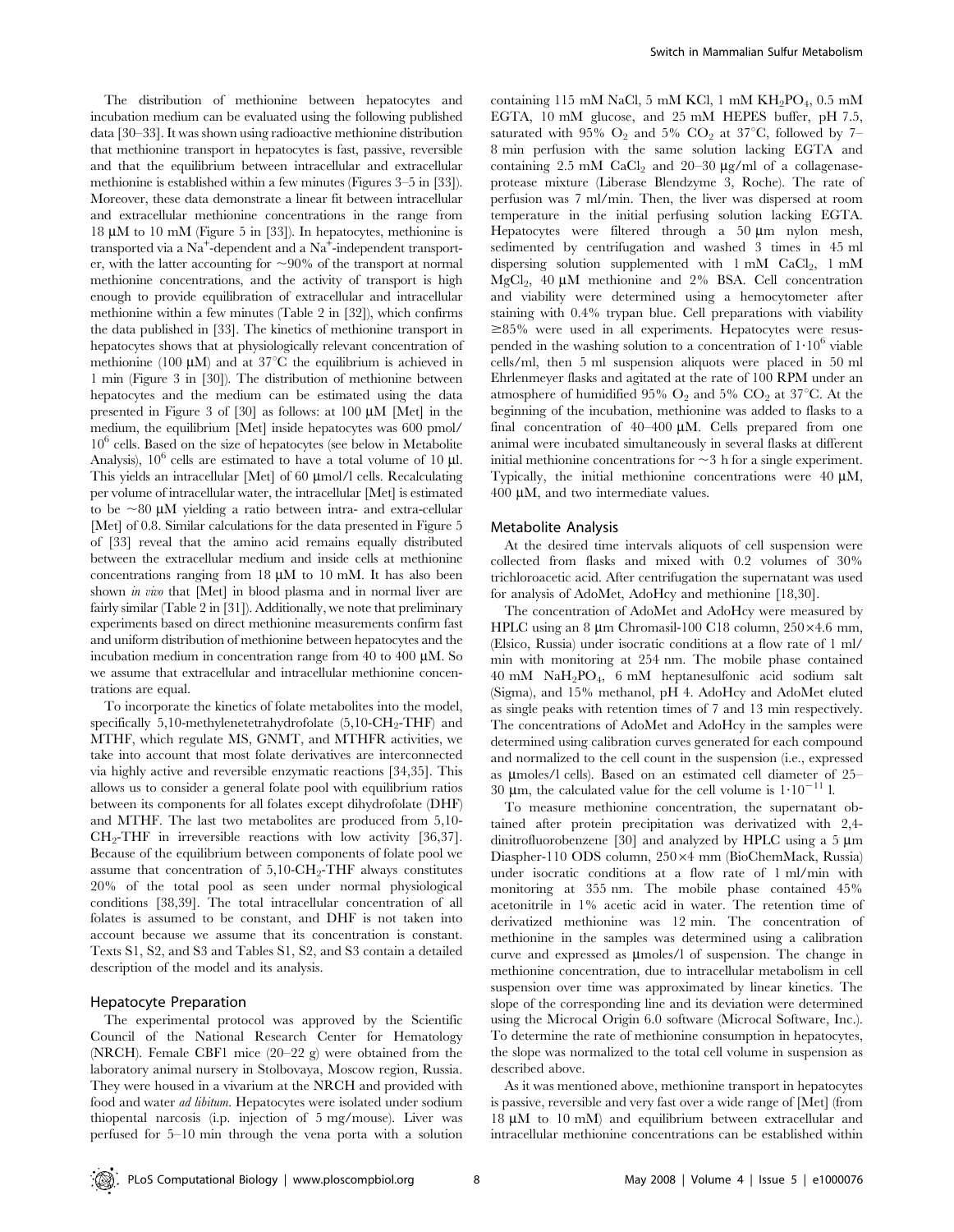1 min [30,32,33]. The equilibrium extracellular and intracellular methionine concentrations are similar in hepatocyte suspensions and in normal liver [30,31,33]. Thus, under our experimental conditions the total methionine concentration in cell suspension represents both medium and intracellular methionine concentration, and the rate of decrease in methionine concentration in suspension represents the rate of metabolic methionine consumption (catabolism) by the cells.

#### Accession Numbers

The accession numbers of enzymes used in the model are defined in Text S1.

#### Supporting Information

Figure S1 Kinetic scheme for reaction mechanism of MATIII containing two identical-subunits each with a catalytic and an allosteric site. The thick and thin arrows indicate reversible and irreversible steps, respectively. S, P, and M denote substrate, product, and effector and E, E-S, and E-2S denote free and different substrate-bound forms of enzyme, respectively. Parameter  $\beta$  determines cooperative effect of substrate binding to enzyme. Asterisks indicate enzyme with effector bound to one or two subunits.  $K_{S1}$ ,  $K_{S2}$ ,  $K_{S3}$  denote dissociation constants of enzyme-substrate complexes.  $k_{f1}$ ,  $k_{f2}$ ,  $k_{f3}$  denote rate constants of product formation.  $K_M$  denotes dissociation constant for effector in allosteric site. Coefficients 2 and 0.5 are statistical factors reflecting dimeric structure of the enzyme (see Hofmeyr JH, Cornish-Bowden A (1997) The reversible Hill equation: how to incorporate cooperative enzymes into metabolic models. Comput Appl Biosci 13: 377–385).

Found at: doi:10.1371/journal.pcbi.1000076.s001 (0.87 MB TIF)

Figure S2 Simulation of experimental MATIII kinetic data using the equation for the MATIIIreaction rate described in this study. Symbols show experimental data obtained in (Sullivan DM, Hoffman JL (1983) Fractionation and kinetic properties of rat liver and kidney methionine adenosyltransferase isozymes. Biochemistry 22: 1636–1641) in vitro with purified rat MATIII at [AdoMet] of 0  $\mu$ M (square), 50  $\mu$ M (triangle), 200  $\mu$ M (circle), and 500  $\mu$ M (inverted triangle). The corresponding curves shown by solid, dash, dot, and dash dot lines were calculated using Equation S18 and the following parameter values:  $\beta = 0.1$ ,  $K_{S,Met}^{MATIII} = 1200 \mu M$ ,  $K_{A,AdoMet}^{MATIII}$  = 95 µM,  $K_{i,AdoMet}^{MATIII}$  = 400 µM.

Found at: doi:10.1371/journal.pcbi.1000076.s002 (0.14 MB TIF)

Figure S3 The predicted dependence of steady-state AdoMet production (dashed line) and consumption (solid line) rates on [AdoMet], at different [Met] of (A) 50  $\mu$ M, (B) 80  $\mu$ M, and (C)  $100 \mu M$ . Points 1 and 3 correspond to stable steady states, while point 2 corresponds to unstable steady state. Curves were calculated at MATI activity of 1 mmol/h·l cells. All other parameter values are given in Tables S1 and S2. The insets show intersections of the curves in greater detail.

Found at: doi:10.1371/journal.pcbi.1000076.s003 (0.26 MB TIF)

## References

- 1. Finkelstein JD, Kyle WE, Harris BJ, Martin JJ (1982) Methionine metabolism in mammals: concentration of metabolites in rat tissues. J Nutr 112: 1011–1018.
- 2. Finkelstein JD, Martin JJ (1986) Methionine metabolism in mammals. Adaptation to methionine excess. J Biol Chem 261: 1582–1587.
- 3. Forslund AH, Hambraeus L, van BH, Holmback U, El-Khoury AE, Hjorth G, Olsson R, Stridsberg M, Wide L, Akerfeldt T, Regan M, Young VR (2000) Inverse relationship between protein intake and plasma free amino acids in healthy men at physical exercise. Am J Physiol Endocrinol Metab 278: E857–E867.

**Figure S4** The dependence of (A) steady-state [AdoMet] and (B) transsulfuration/transmethylation ratio on [Met] in the model. Solid and dashed lines show points corresponding to stable and unstable steady states respectively. Circles (points 1 and 2) indicate steady states corresponding to lower and upper bounds of [Met], limiting the area of existence of multiple steady states. Arrows indicate movement of the steady-state point in case of increase in [Met] for point 1 or decrease in [Met] for point 2. Curves were calculated at MATI activity of 1 mmol/h?l cells. All other parameter values are given in Tables S1 and S2.

Found at: doi:10.1371/journal.pcbi.1000076.s004 (0.25 MB TIF)

Figure S5 The dependence of steady-state [AdoMet] on [Met] in the model, calculated at different MATI activity. MATI activity in mmol/h?l cells is indicated above the corresponding curves. The solid line represents the curve shown in Figure 3A. All parameter values except MATI activity used for the calculations are given in Tables S1 and S2.

Found at: doi:10.1371/journal.pcbi.1000076.s005 (0.19 MB TIF)

Table S1 Values of enzyme kinetic parameters in the model.

Found at: doi:10.1371/journal.pcbi.1000076.s006 (0.29 MB DOC)

Table S2 Concentrations of metabolites assumed to be constant in the model.

Found at: doi:10.1371/journal.pcbi.1000076.s007 (0.08 MB DOC)

Table S3 Normal physiological steady-state values of variables in the model.

Found at: doi:10.1371/journal.pcbi.1000076.s008 (0.09 MB DOC)

Text S1 Mathematical model description.

Found at: doi:10.1371/journal.pcbi.1000076.s009 (0.21 MB DOC)

Text S2 Description of the equation for the MATIII reaction rate.

Found at: doi:10.1371/journal.pcbi.1000076.s010 (0.12 MB DOC)

Text S3 Mechanism of bistability in the model.

Found at: doi:10.1371/journal.pcbi.1000076.s011 (0.03 MB DOC)

## Acknowledgments

We thank Professor J. R. McIntosh, Professor S. V. Komarova, and Dr. E. V. Mosharov for stimulating discussions and helpful criticism.

#### Author Contributions

Conceived and designed the experiments: VMV FA. Performed the experiments: TK DK VAV MM. Analyzed the data: TK DK MM VMV RB FA. Wrote the paper: MM VMV RB FA.

- 4. Finkelstein JD (2006) Inborn errors of sulfur-containing amino acid metabolism. J Nutr 136: 1750S–1754S.
- 5. Whitehead VM (2006) Acquired and inherited disorders of cobalamin and folate in children. Br J Haematol 134: 125–136.
- 6. Sullivan DM, Hoffman JL (1983) Fractionation and kinetic properties of rat liver and kidney methionine adenosyltransferase isozymes. Biochemistry 22: 1636–1641.
- 7. Cabrero C, Puerta J, Alemany S (1987) Purification and comparison of two forms of S-adenosyl-L-methionine synthetase from rat liver. Eur J Biochem 170: 299–304.